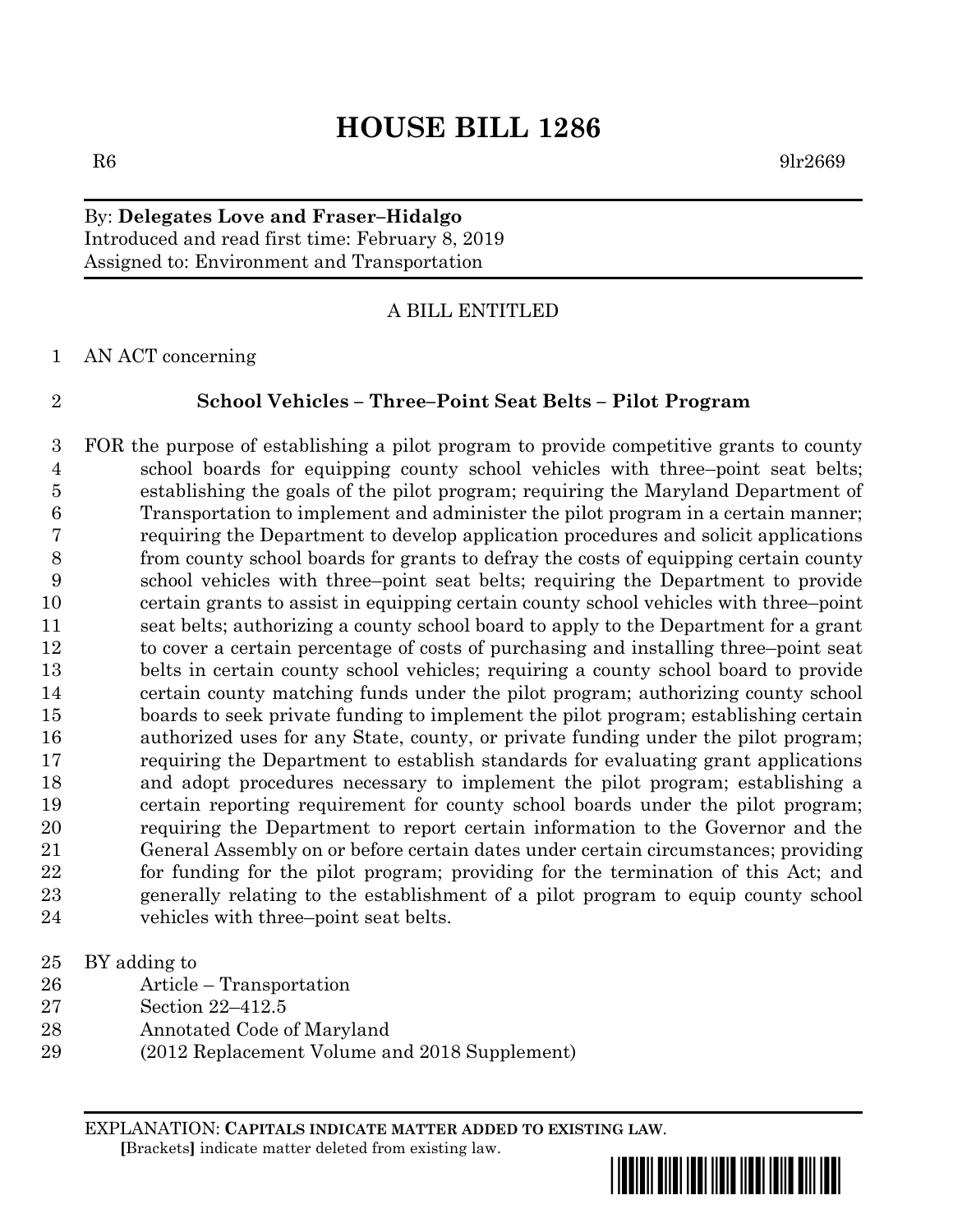|                               | $\overline{2}$<br><b>HOUSE BILL 1286</b>                                                                                                                                                                                                                                    |
|-------------------------------|-----------------------------------------------------------------------------------------------------------------------------------------------------------------------------------------------------------------------------------------------------------------------------|
| $\mathbf 1$<br>$\overline{2}$ | SECTION 1. BE IT ENACTED BY THE GENERAL ASSEMBLY OF MARYLAND,<br>That the Laws of Maryland read as follows:                                                                                                                                                                 |
| 3                             | <b>Article - Transportation</b>                                                                                                                                                                                                                                             |
| 4                             | $22 - 412.5$ .                                                                                                                                                                                                                                                              |
| 5<br>6<br>7                   | THERE IS A PILOT PROGRAM TO PROVIDE COMPETITIVE GRANTS<br>(A)<br>(1)<br>COUNTY SCHOOL BOARDS FOR EQUIPPING SCHOOL VEHICLES<br><b>TO</b><br><b>WITH</b><br>THREE-POINT SEAT BELTS.                                                                                           |
| 8<br>9<br>10                  | (2)<br>THE GOAL OF THE PILOT PROGRAM IS TO DETERMINE THE<br>FEASIBILITY AND DESIRABILITY OF EQUIPPING SCHOOL VEHICLES<br><b>WITH</b><br>THREE-POINT SEAT BELTS.                                                                                                             |
| 11<br>12                      | (3)<br><b>THE</b><br>PILOT PROGRAM<br><b>SHALL</b><br>BE<br><b>IMPLEMENTED</b><br><b>AND</b><br>ADMINISTERED BY THE DEPARTMENT AS PROVIDED IN THIS SECTION.                                                                                                                 |
| 13                            | THE DEPARTMENT SHALL:<br>(B)                                                                                                                                                                                                                                                |
| 14<br>15<br>16<br>17          | (1)<br><b>DEVELOP APPLICATION</b><br><b>PROCEDURES</b><br><b>AND</b><br><b>SOLICIT</b><br>APPLICATIONS FROM COUNTY SCHOOL BOARDS FOR GRANTS TO DEFRAY THE COSTS<br>OF EQUIPPING SOME OR ALL OF A PARTICIPATING COUNTY'S SCHOOL VEHICLES<br>WITH THREE-POINT SEAT BELTS; AND |
| 18<br>19<br>20                | PROVIDE COMPETITIVE GRANTS TO ASSIST IN EQUIPPING SOME<br>(2)<br>OR ALL OF A PARTICIPATING COUNTY'S SCHOOL VEHICLES WITH THREE-POINT SEAT<br><b>BELTS.</b>                                                                                                                  |
| 21<br>$22\,$<br>$23\,$        | A COUNTY SCHOOL BOARD MAY APPLY TO THE DEPARTMENT FOR<br>(1)<br>(C)<br>A GRANT TO COVER 90% OF THE COSTS OF PURCHASING AND INSTALLING<br>THREE-POINT SEAT BELTS IN COUNTY SCHOOL VEHICLES.                                                                                  |
| 24<br>$25\,$<br>$26\,$        | (2)<br>A COUNTY SCHOOL BOARD THAT RECEIVES A GRANT UNDER THIS<br>SECTION SHALL PAY A 10% MATCH OF THE TOTAL COSTS OF PURCHASING AND<br>INSTALLING THE THREE-POINT SEAT BELTS.                                                                                               |
| $27\,$<br>28<br>29<br>30      | (3)<br>STATE AND COUNTY FUNDS PROVIDED TO OR BY A COUNTY<br>SCHOOL BOARD UNDER THE PILOT PROGRAM MAY BE USED ONLY TO COVER THE<br>COSTS OF PURCHASING AND INSTALLING THREE–POINT SEAT BELTS ON COUNTY<br><b>SCHOOL VEHICLES.</b>                                            |
| 31<br>$32\,$                  | COUNTY SCHOOL BOARDS MAY SEEK PRIVATE FUNDING TO<br>(1)<br>(D)<br><b>IMPLEMENT THE PILOT PROGRAM.</b>                                                                                                                                                                       |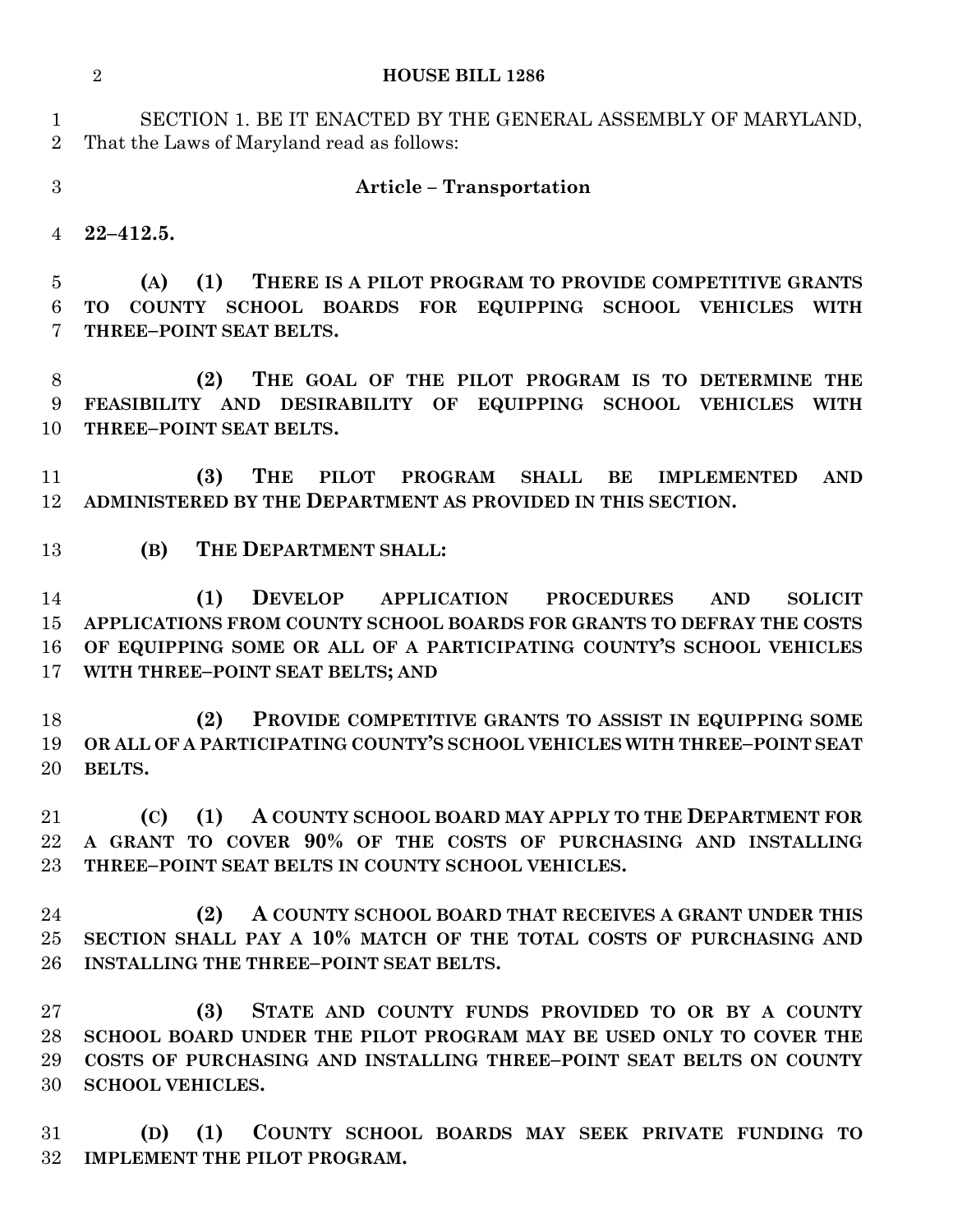**HOUSE BILL 1286** 3

 **(2) ANY PRIVATE FUNDING RECEIVED BY A COUNTY SCHOOL BOARD FOR THE PILOT PROGRAM MAY BE USED ONLY TO:**

 **(I) COVER ALL OR PART OF THE 10% COUNTY MATCH REQUIRED UNDER SUBSECTION (C)(2) OF THIS SECTION; OR**

 **(II) SUPPLEMENT STATE AND COUNTY FUNDS ALLOCATED TO PURCHASE AND INSTALL THREE–POINT SEAT BELTS IN COUNTY SCHOOL VEHICLES.**

**(E) THE DEPARTMENT SHALL:**

 **(1) ESTABLISH STANDARDS FOR EVALUATING GRANT APPLICATIONS; AND**

 **(2) ADOPT PROCEDURES NECESSARY TO IMPLEMENT THE PILOT PROGRAM.**

 **(F) (1) ON OR BEFORE SEPTEMBER 1 EACH YEAR, A COUNTY SCHOOL BOARD THAT RECEIVES FUNDING UNDER THE PILOT PROGRAM SHALL SUBMIT A REPORT TO THE DEPARTMENT STATING:**

 **(I) THE AMOUNT OF FUNDING THE COUNTY SCHOOL BOARD RECEIVED UNDER THE PILOT PROGRAM;**

**(II) AN ACCOUNTING OF HOW THE FUNDS WERE SPENT; AND**

**(III) A DETAILED EVALUATION OF:**

 **1. THE EFFECTIVENESS OF THE PILOT PROGRAM IN EQUIPPING COUNTY SCHOOL VEHICLES WITH THREE–POINT SEAT BELTS; AND**

 **2. ANY PROBLEMS THE COUNTY SCHOOL BOARD ENCOUNTERED IN IMPLEMENTING THE PILOT PROGRAM.**

 **(2) ON OR BEFORE DECEMBER 1 IN ANY CALENDAR YEAR THAT FUNDS ARE DISBURSED UNDER THE PILOT PROGRAM, THE DEPARTMENT SHALL AGGREGATE THE INFORMATION REPORTED TO IT BY COUNTY SCHOOL BOARDS AND SUBMIT A REPORT TO THE GOVERNOR AND, IN ACCORDANCE WITH § 2–1246 OF THE STATE GOVERNMENT ARTICLE, THE GENERAL ASSEMBLY ON:**

- 
- **(I) THE AGGREGATED INFORMATION; AND**